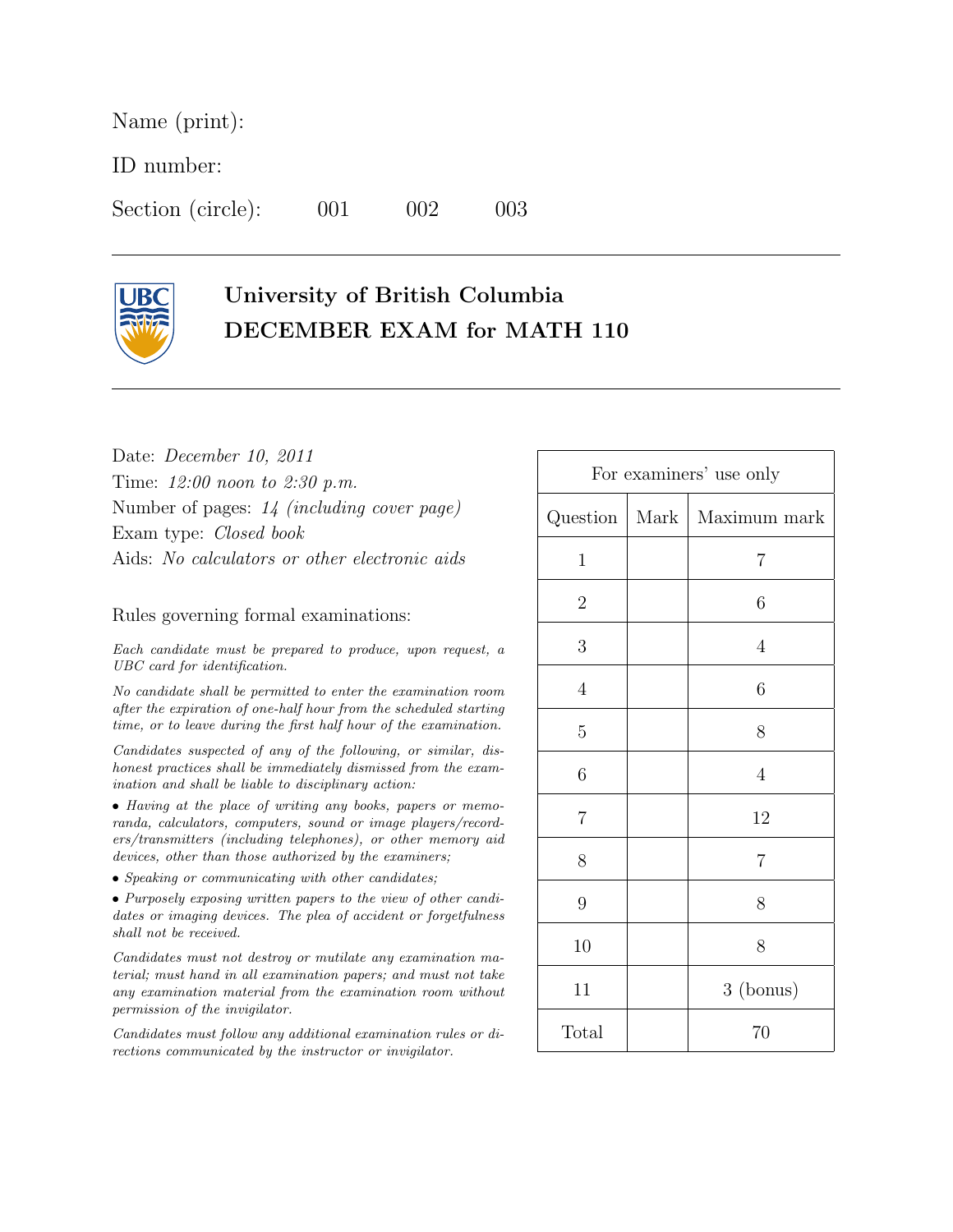1. Evaluate each of the following limits.

(a) **[2 marks]** 
$$
\lim_{x \to -\infty} \frac{5x^3 - 2x^2 + 1}{6x^3 + 7}
$$

(b) **[3 marks]** 
$$
\lim_{x \to 0} \left( \frac{1}{x(1-2x)} - \frac{1}{x} \right)
$$

(c) 
$$
[2 \text{ marks}] \lim_{x \to \infty} (e^{-x} - x)
$$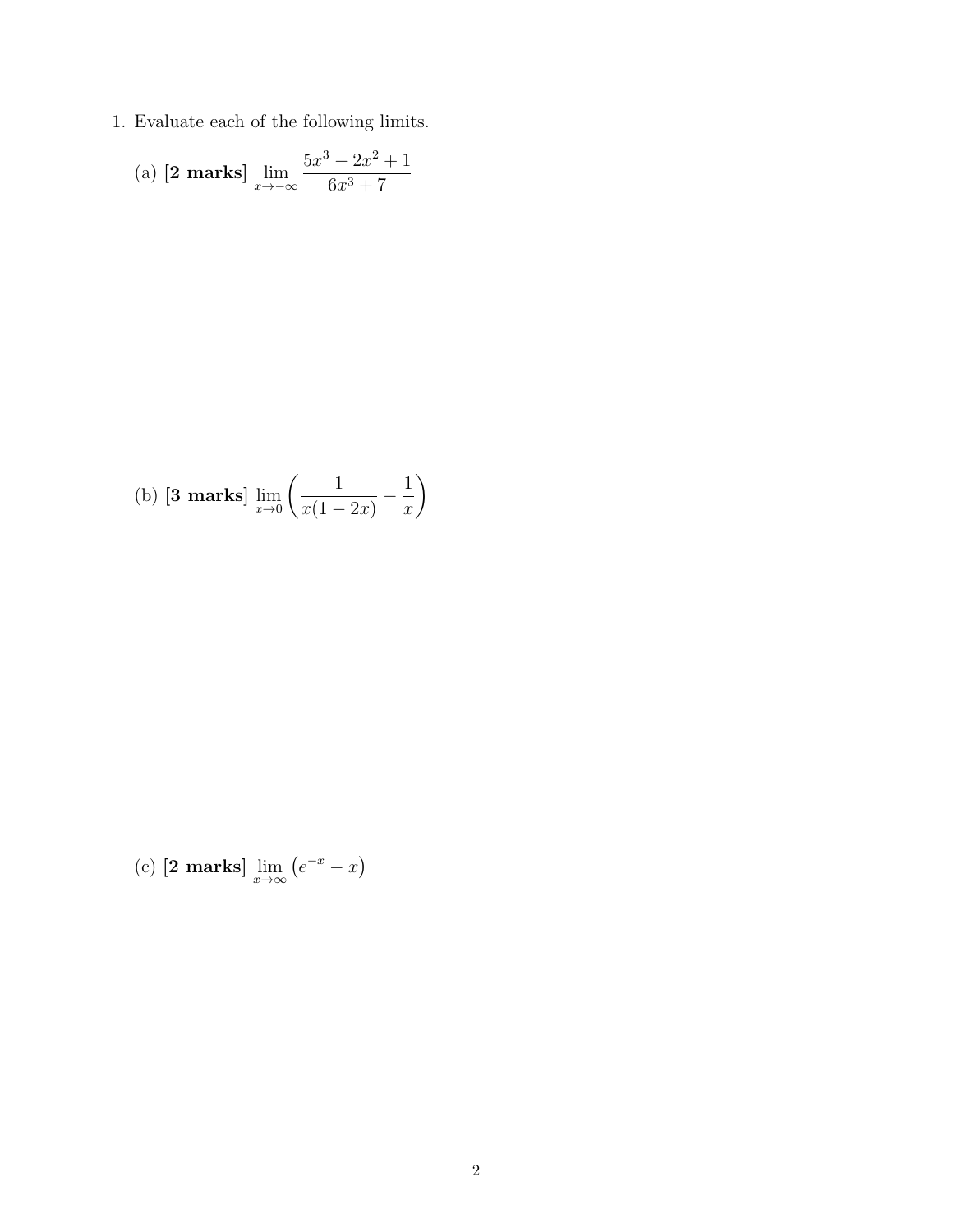2. (a)  $[3 \text{ marks}]$  Define what it means for a function  $f$  to be continuous at a point  $a$ .

(b) [2 marks] Find the domain of the function  $g(x) = \frac{1}{x}$  $\sin x$ .

(c) **[1 mark]** Is  $g(x) = \frac{1}{x}$  $\sin x$ continuous on the interval  $(\infty, \infty)$ ? Why or why not?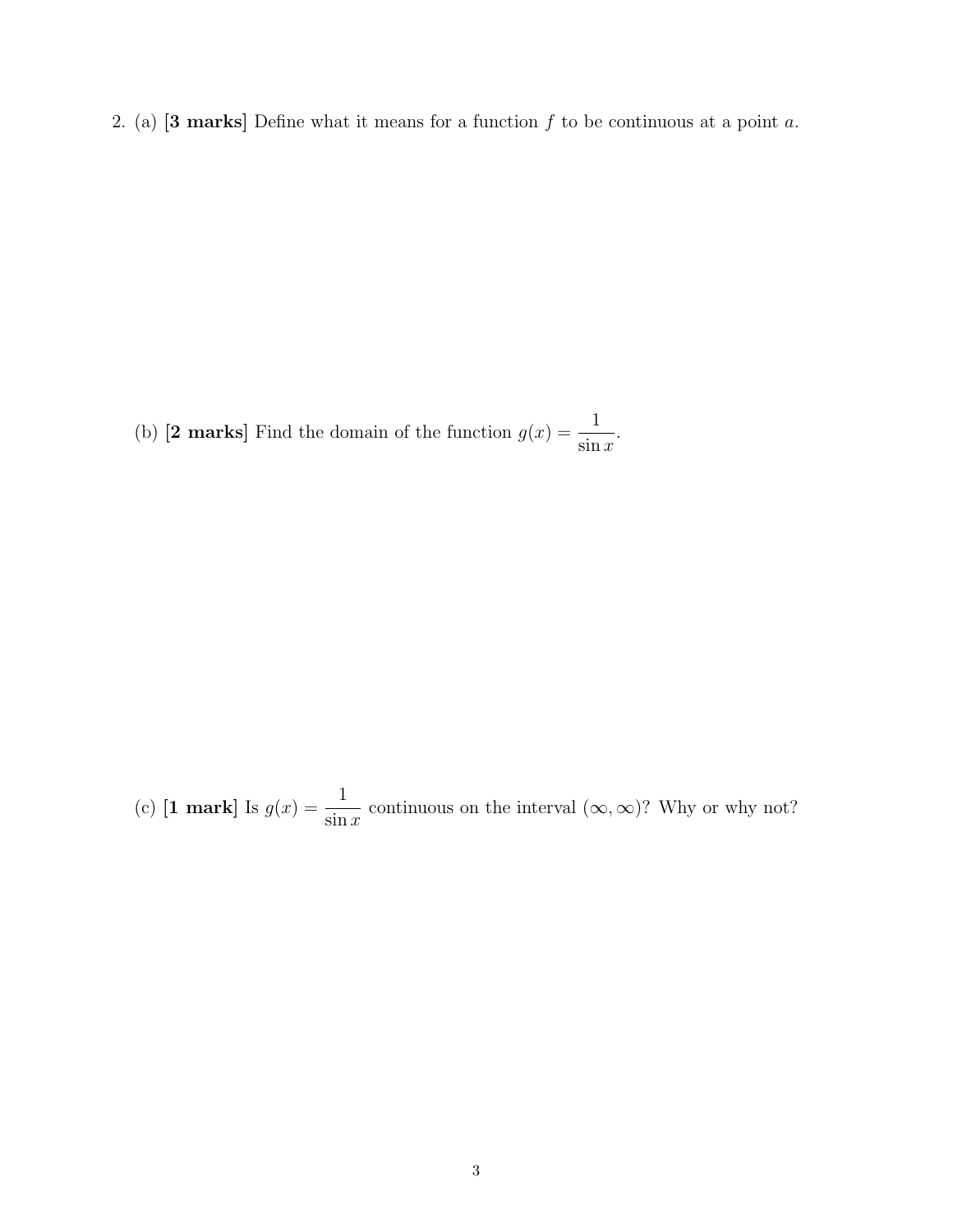## 3. [4 marks] Prove that the function

$$
f(x) = x^3 - 15x + 1
$$

has three roots in the interval [−4, 4]. Make sure to state any assumptions you are making, or theorems you are using.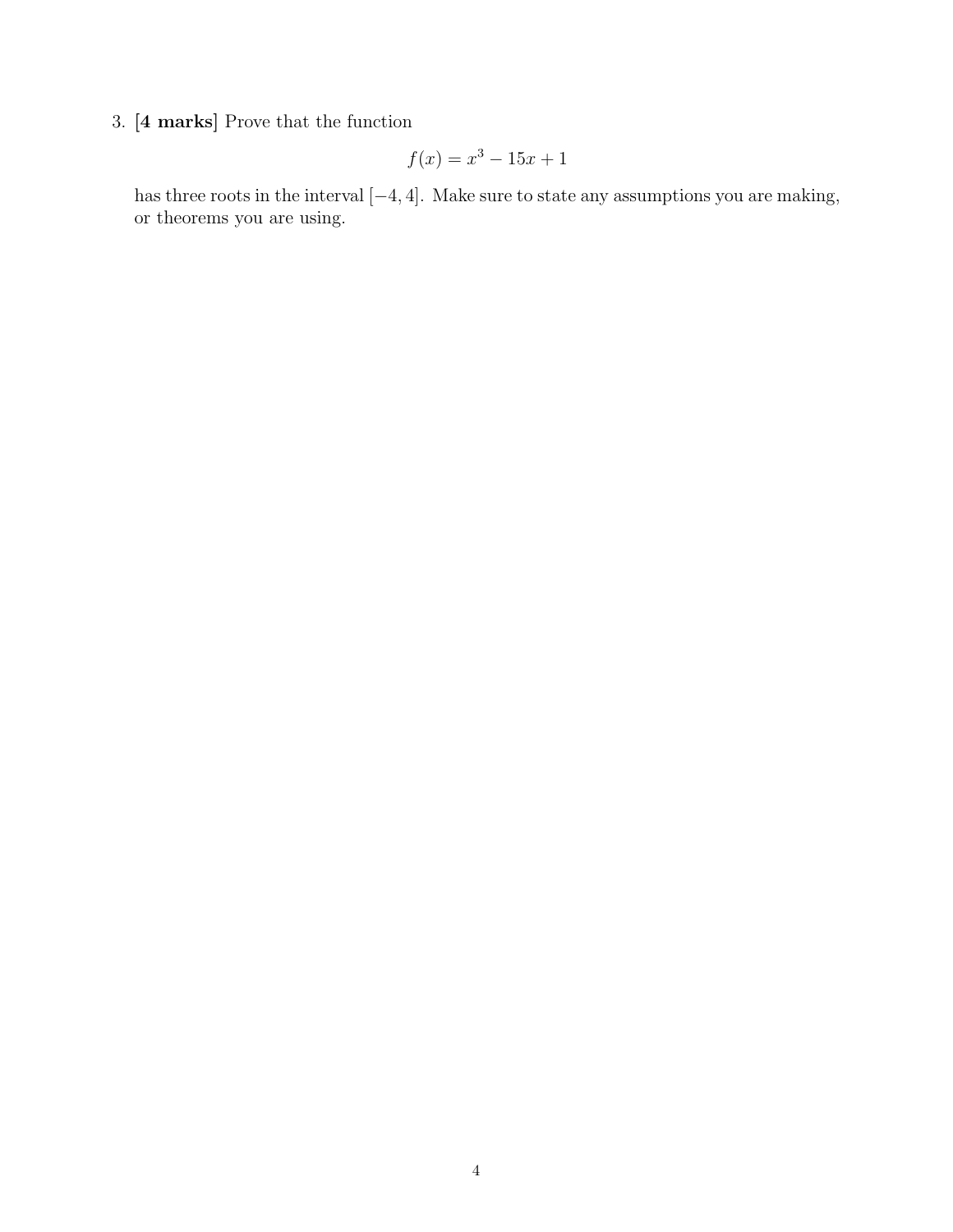- 4. Let  $f(x) = \frac{1}{x}$  $x + 1$ .
- (a) [4 marks] Find  $f'(x)$  using the limit definition of derivative. (No marks will be given for using other methods in part (a).)

(b) [2 marks] Confirm your answer in part (a) by finding  $f'(x)$  using differentiation rules such as the Quotient Rule or Chain Rule.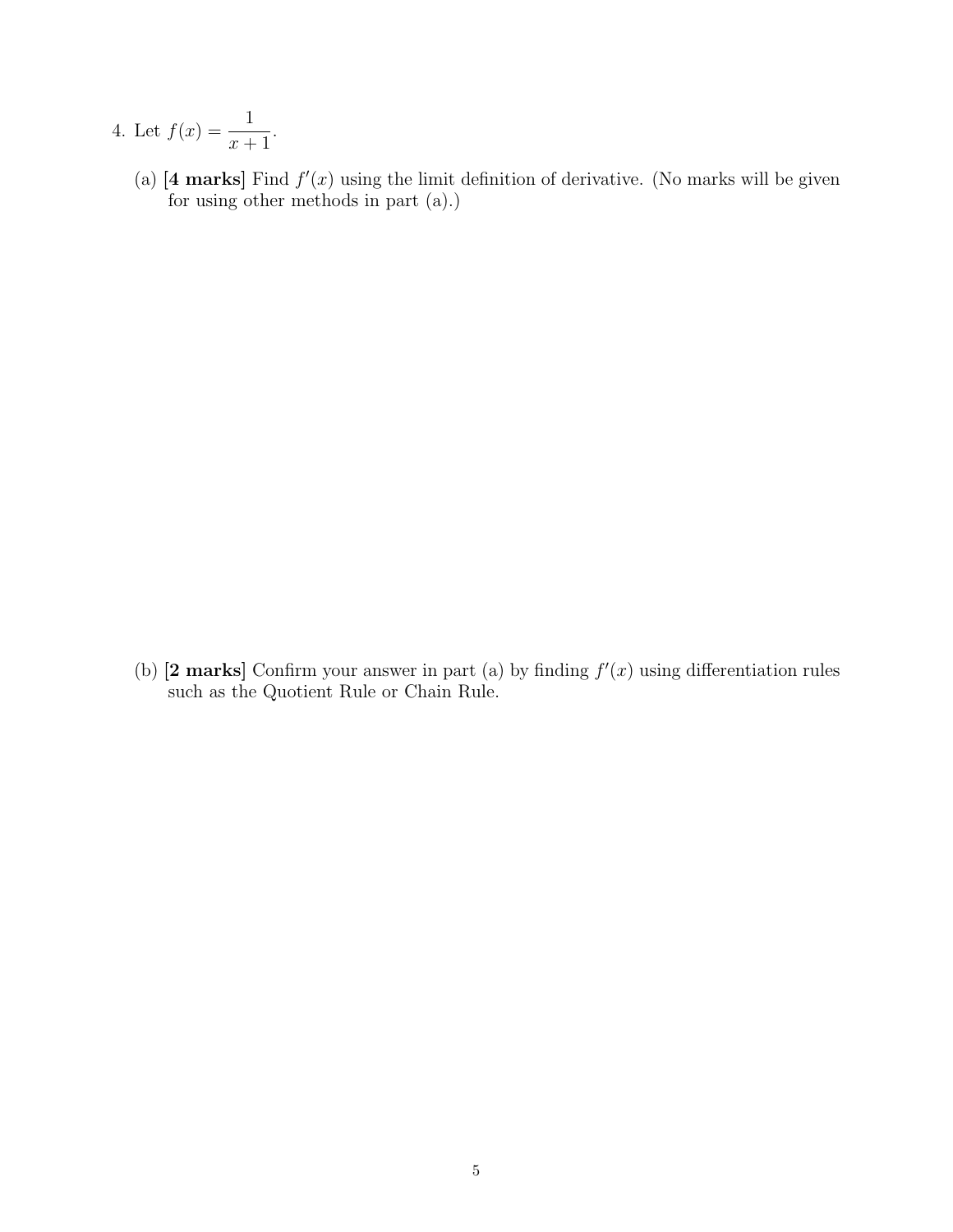5. Differentiate each of the following functions.

(a) **[3 marks]** 
$$
f(x) = \frac{\cos x}{\sin^2 x}
$$

(b) [2 marks]  $g(x) = e^{\sqrt{x}}$ 

(c) [3 marks]  $h(x) = \ln(\ln(x^2 + 2x))$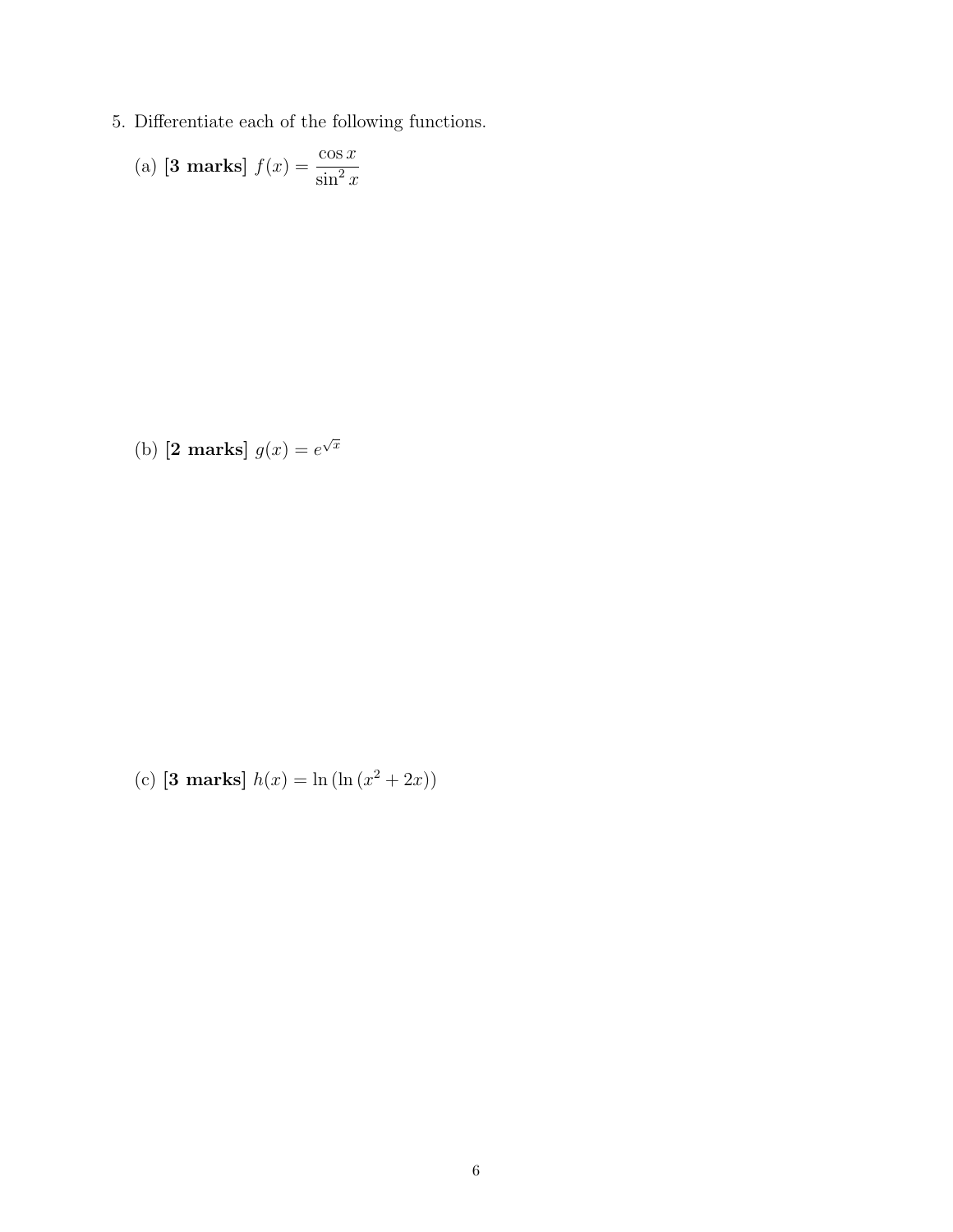## 6. [4 marks] Let

$$
f(x) = \begin{cases} \frac{1}{2}\cos x & \text{if } x < a \\ x^2 + b & \text{if } x \ge a \end{cases}.
$$

Find constants  $a$  and  $b$  such that  $f$  is differentiable everywhere. Justify your answer.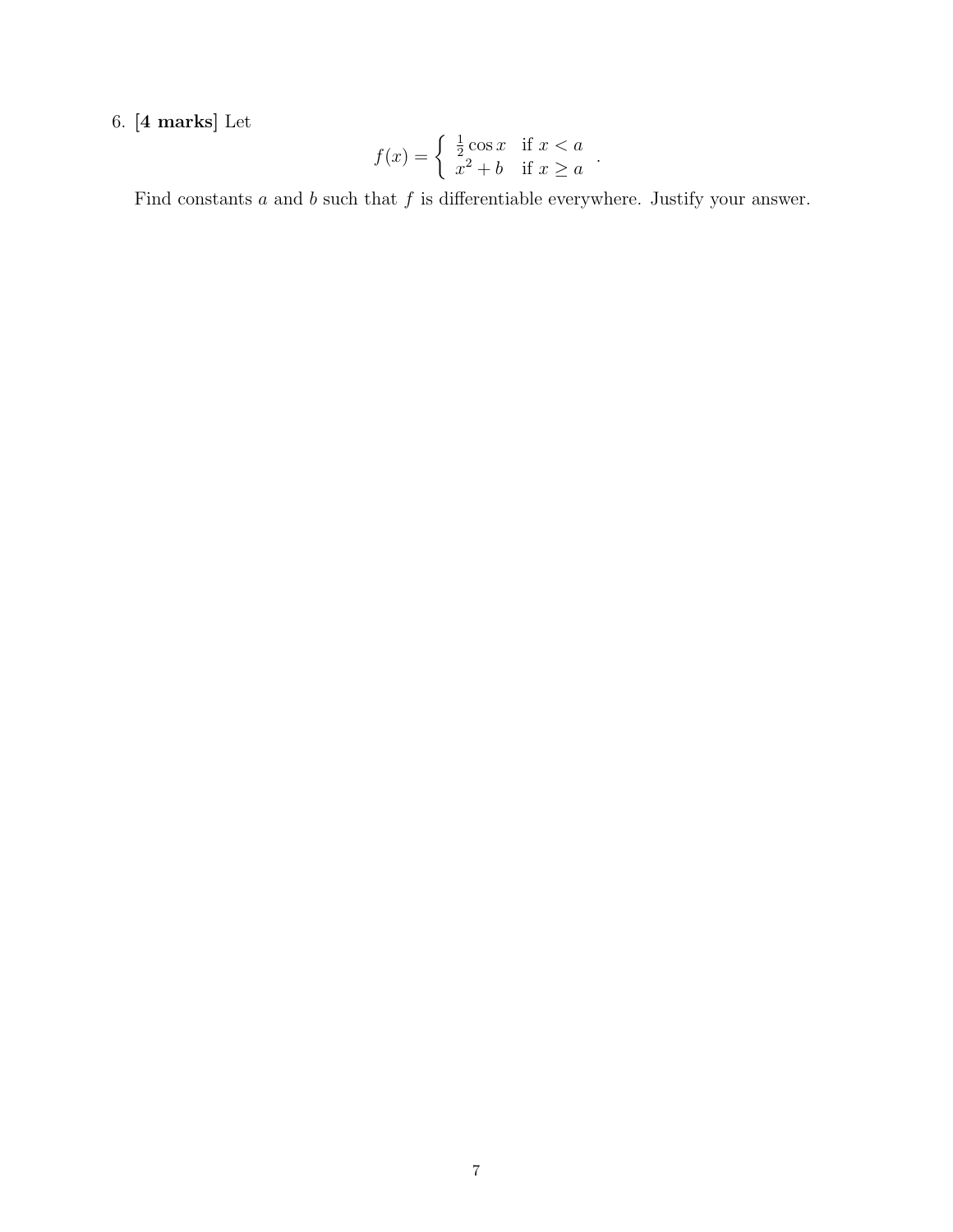- 7. For this question, let  $f(x) = x^2 6x$  and let P be the point  $(4, -12)$ .
	- (a) [1 mark] Is P on the curve  $y = f(x)$ ? Justify your answer.

(b) [1 mark] Find the slope of the line between P and a point  $(a, a^2 - 6a)$  on the curve  $y = f(x)$ .

(c) [2 marks] Find the slope of the line tangent to the curve  $y = f(x)$  at the point  $(a, a^2 - 6a)$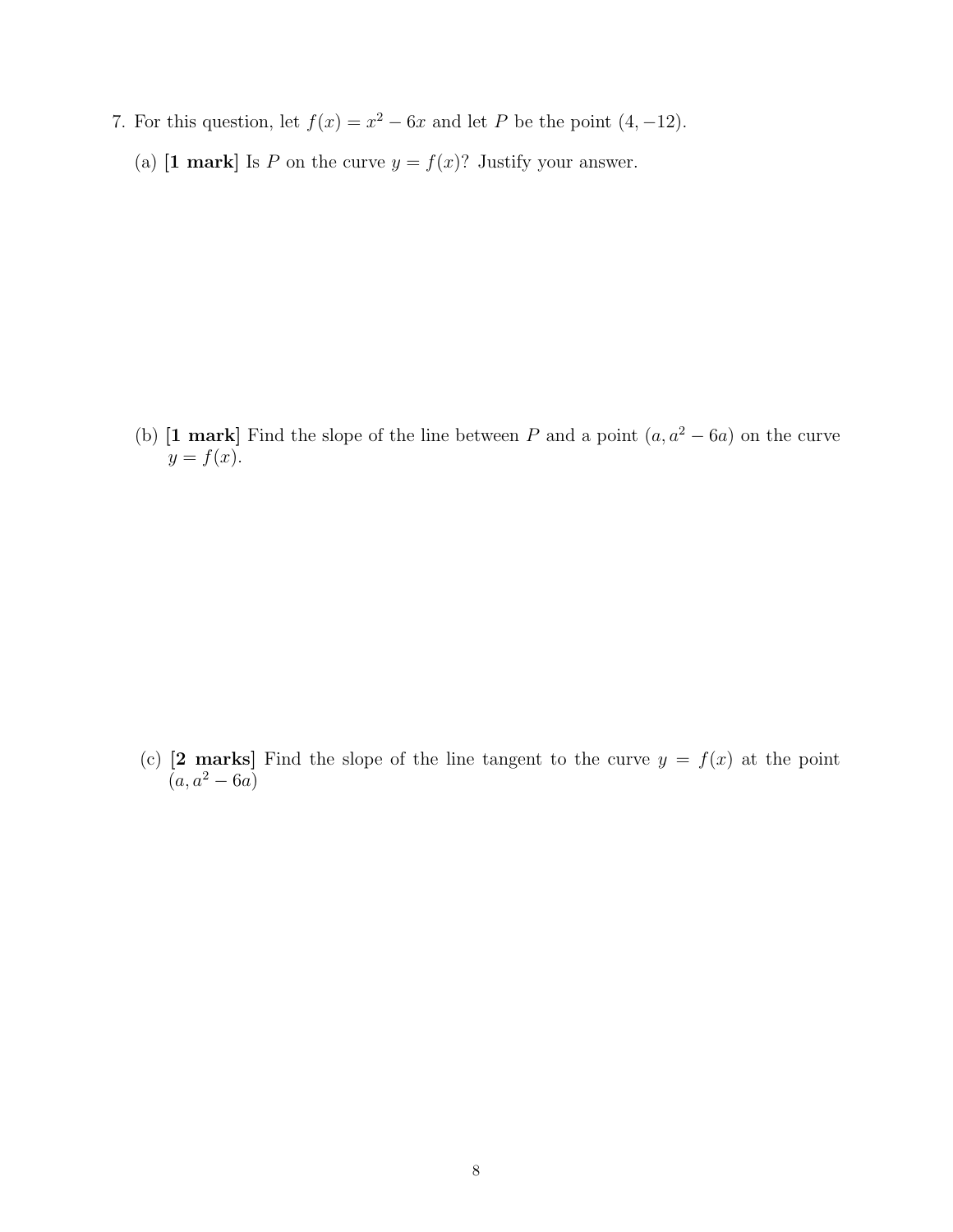(d)  $[4 \text{ marks}]$  Find the slopes of all lines through P which are also tangent to the curve  $y = f(x)$ .

(e) [4 marks] Sketch, on the axes below, the curve  $y = f(x)$ , the point P, and the lines whose slopes you found in part (d).

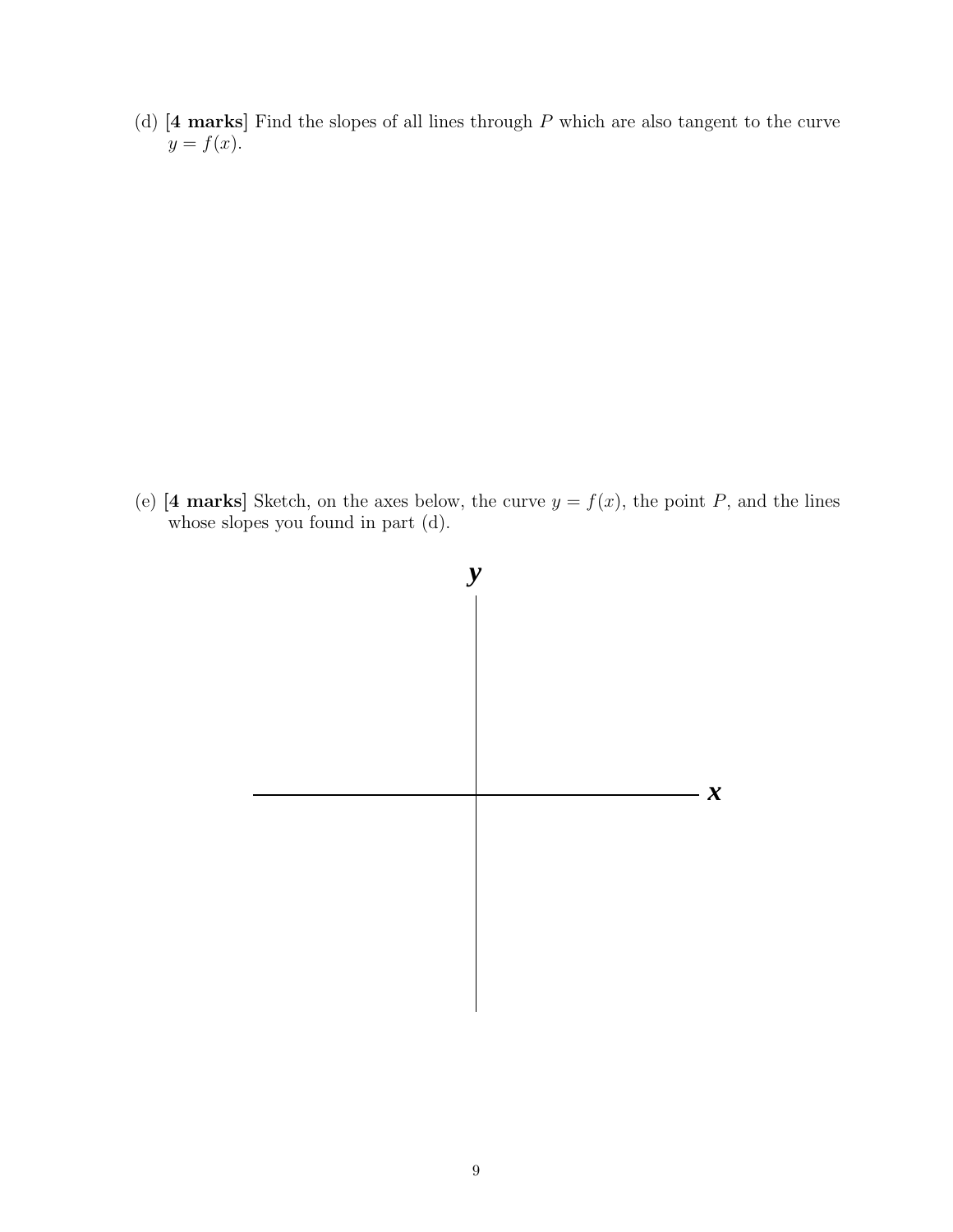- 8. Both parts of this question refer to the curve  $y = (ax + b)^7$ , where a and b are constants.
	- (a) [5 marks] Suppose that  $a \neq 0$ . Find the equation of the line tangent to the curve at  $x =$ b a .

(b)  $[2 \text{ marks}]$  Suppose that  $a = 0$  in the equation for the curve given above. Find the equation of the tangent line in this case.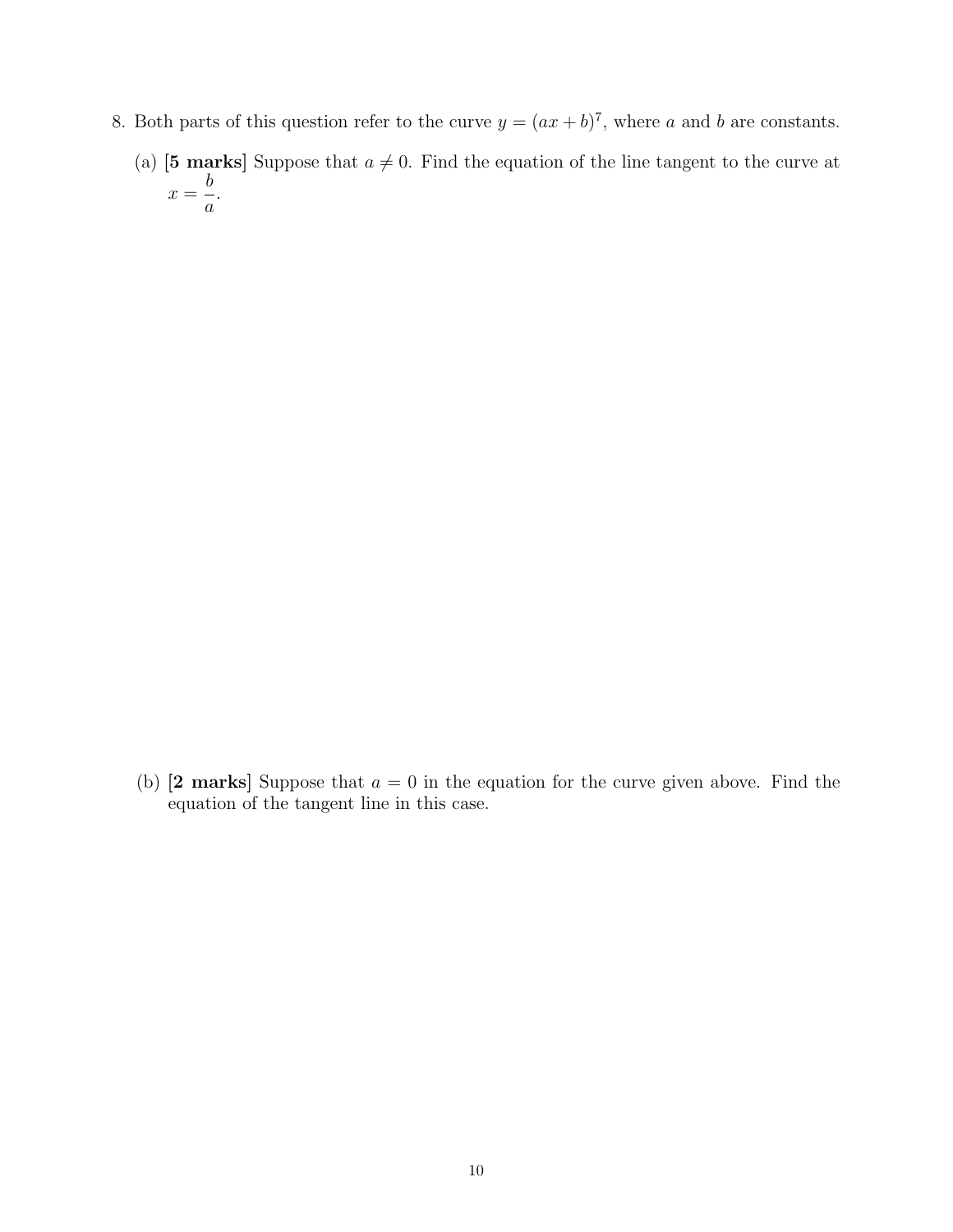9.  $[8 \text{ marks}]$  Write down an algebraic expression for a function  $f$  satisfying the following four criteria.  $f(x)$ 

• 
$$
\lim_{x \to 0^{-}} f(x) = 2
$$
 •  $\lim_{x \to -\infty} f(x) = 0$   
•  $\lim_{x \to 0^{+}} f(x) = -1$  •  $f'(x) = -2$  for  $x > 0$ 

Then sketch the function on the axes given.

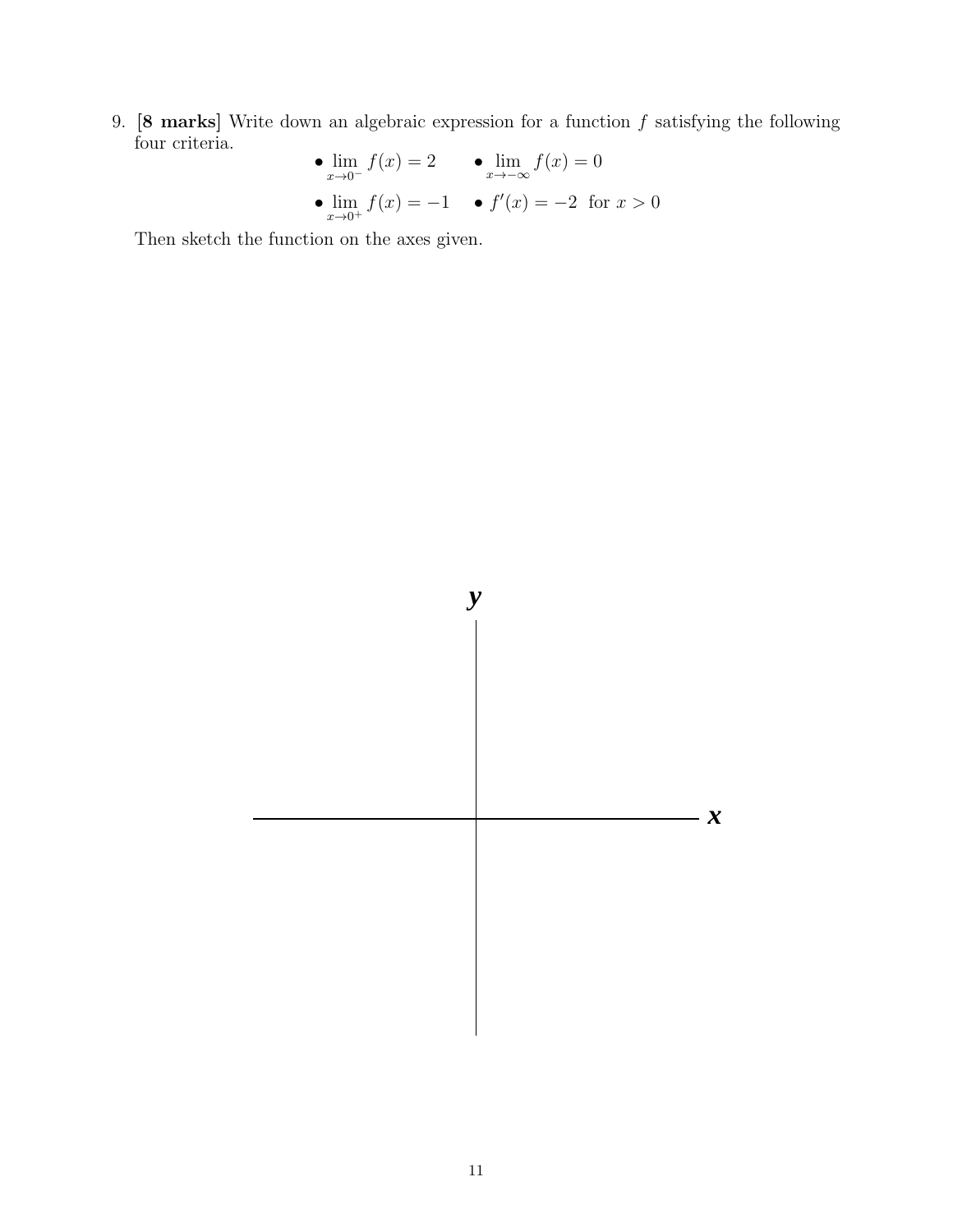10. Let 
$$
f(x) = x + 2x^2 \sin\left(\frac{1}{x}\right)
$$
.

(a) [3 marks] Find  $f'(x)$ .

(b) [5 marks] Prove that in any interval  $(-d, d)$  (where  $d > 0$ ), there are infinitely many points c such that  $f'(c) = -1$ . (Hint: when is  $\sin x = 0$ ?)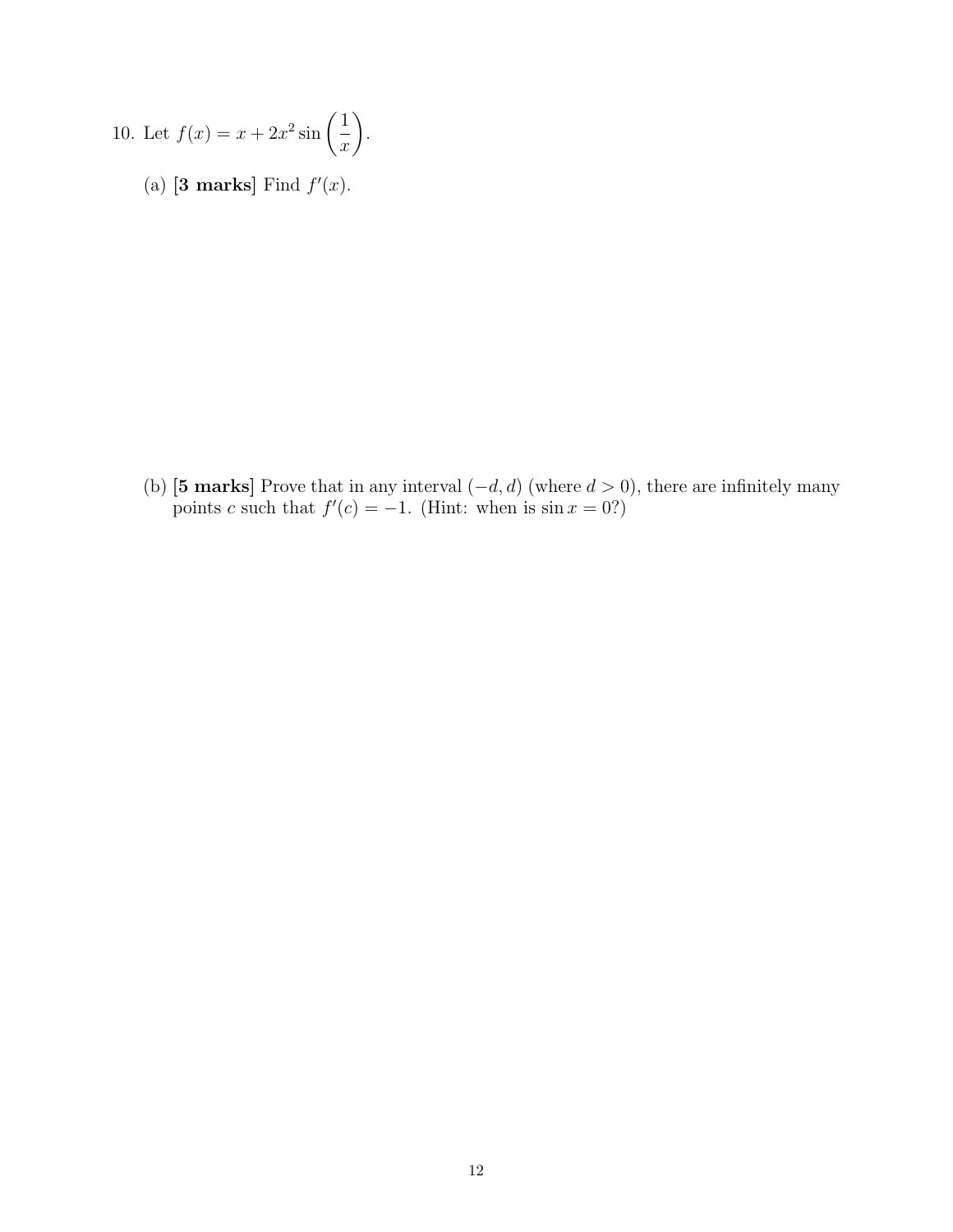11. **[3 bonus marks]** Find a piecewise algebraic expression for the  $n<sup>th</sup>$  derivative of

$$
f(x) = x \ln x.
$$